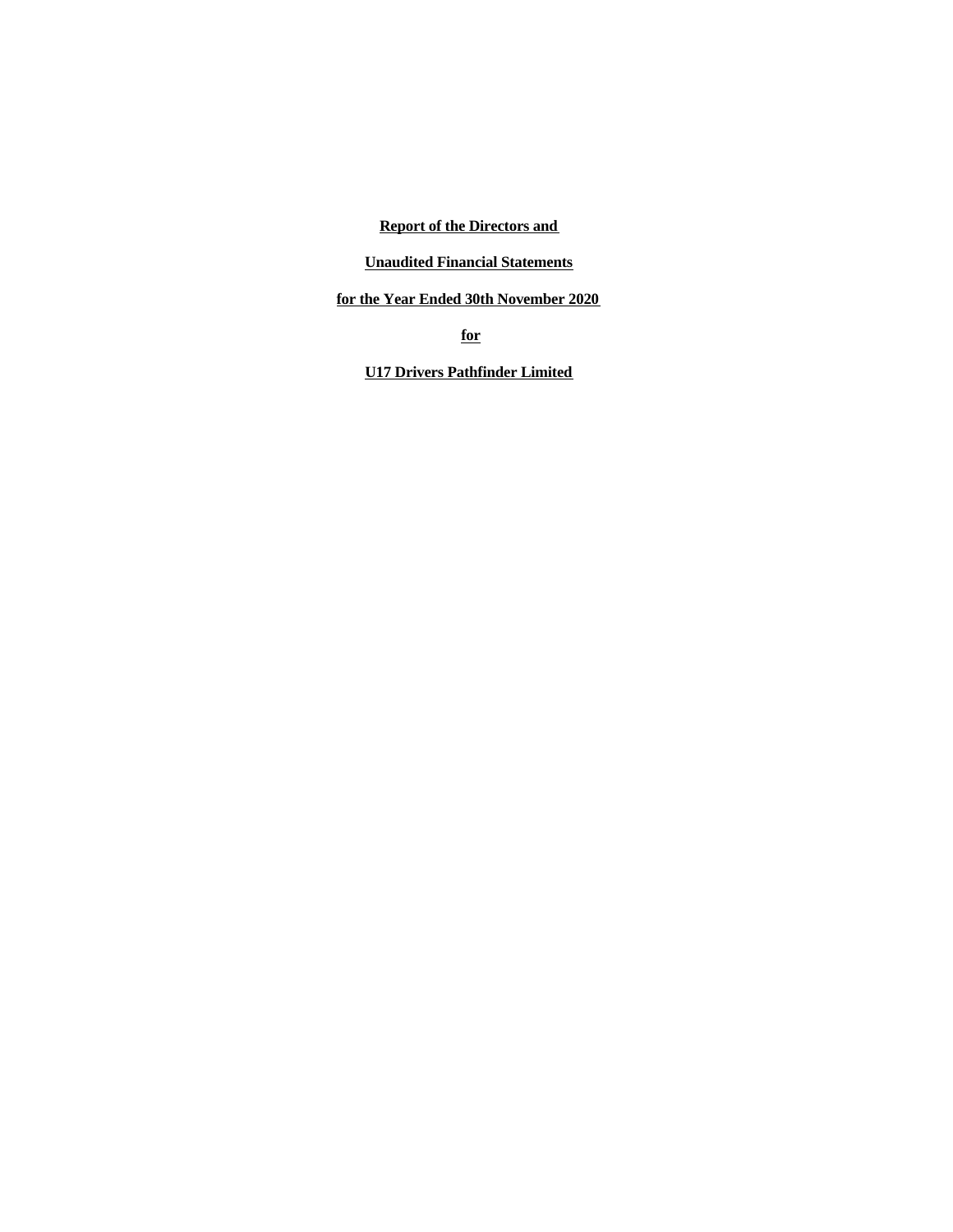# **Contents of the Financial Statements for the Year Ended 30th November 2020**

# **Page**

| <b>Company Information</b>                       | 1 |  |
|--------------------------------------------------|---|--|
| <b>Report of the Directors</b>                   | 2 |  |
| <b>Statement of Income and Retained Earnings</b> | 3 |  |
| <b>Balance Sheet</b>                             | 4 |  |
| <b>Notes to the Financial Statements</b>         | 5 |  |
| <b>Chartered Accountants' Report</b>             | 6 |  |
| <b>Trading and Profit and Loss Account</b>       |   |  |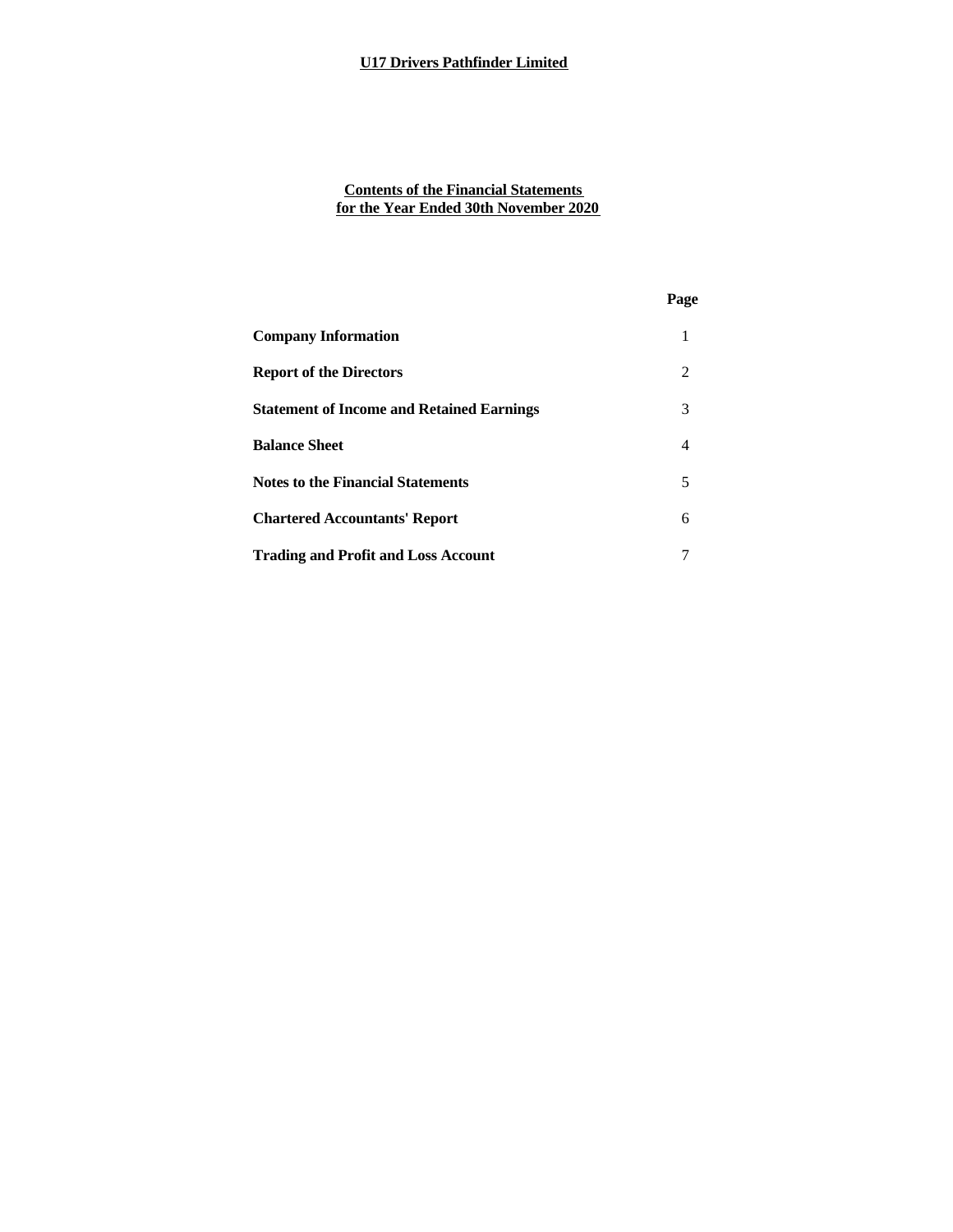### **Company Information for the Year Ended 30th November 2020**

**DIRECTORS:** Dr J L Beckford C M Singer T G Silverwood

**SECRETARY:** A M Charsley

**REGISTERED OFFICE:** Cliffe Hill House

22-26 Nottingham Road Stapleford Nottingham NG9 8AA

**REGISTERED NUMBER:** 06281707 (England and Wales)

**ACCOUNTANTS:** Haines Watts

Cliffe Hill House 22-26 Nottingham Road Stapleford Nottingham NG9 8AA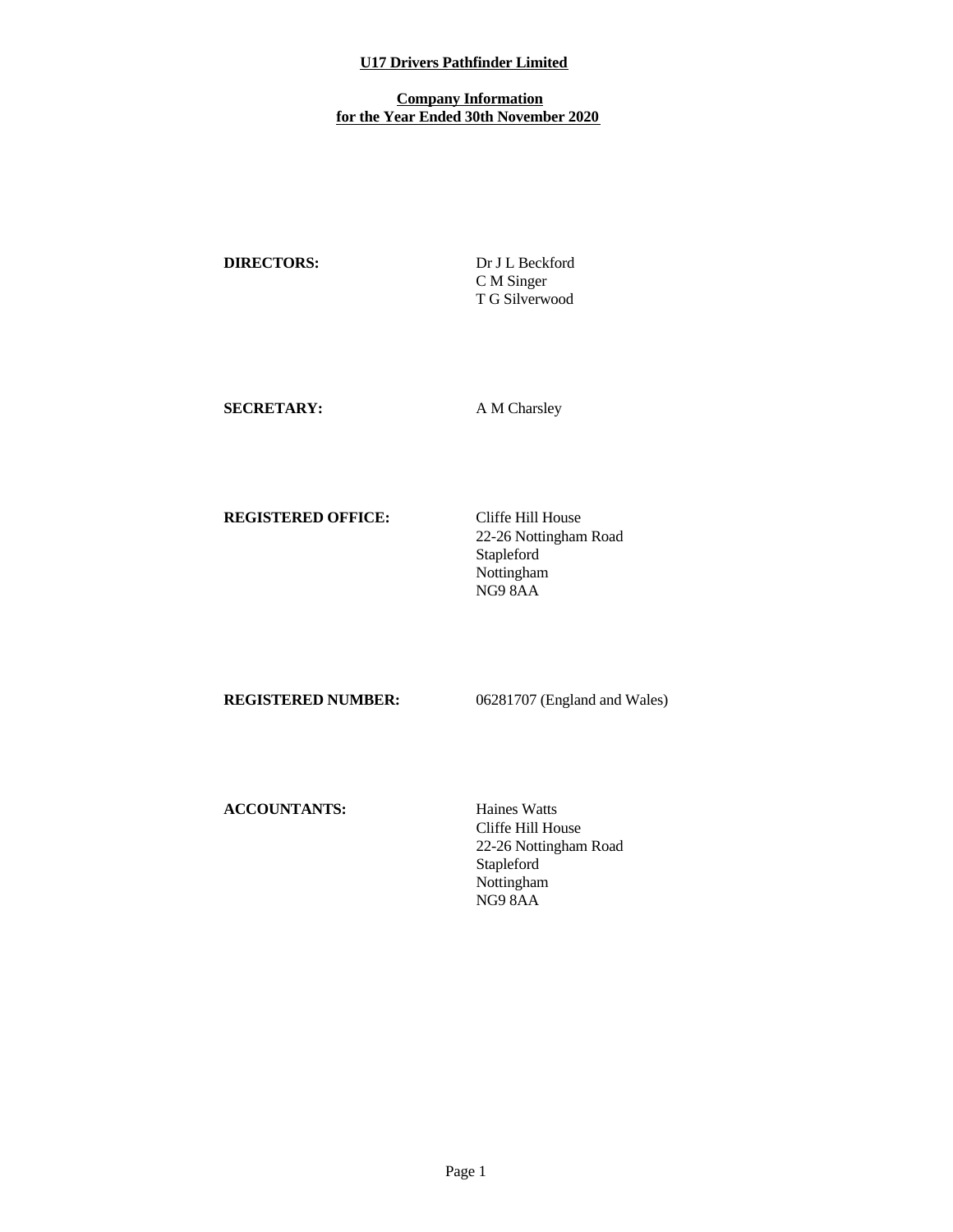### **Report of the Directors for the Year Ended 30th November 2020**

The directors present their report with the financial statements of the company for the year ended 30th November 2020.

### **DIRECTORS**

The directors shown below have held office during the whole of the period from 1st December 2019 to the date of this report.

Dr J L Beckford C M Singer T G Silverwood

This report has been prepared in accordance with the provisions of Part 15 of the Companies Act 2006 relating to small companies.

# **ON BEHALF OF THE BOARD:**

John<br>
Page 2<br>
Star January 2021<br>
Star January 2021<br>
Page 2<br>
Star January 2021<br>
Page 2<br>
Page 2 Beckford Digitally signed by John Beckford DN: cn=John Beckford, o, ou, email=john.beckford@beckfordc onsulting.com, c=GB Date: 2021.01.20 10:14:58 Z

Dr J L Beckford - Director

25th January 2021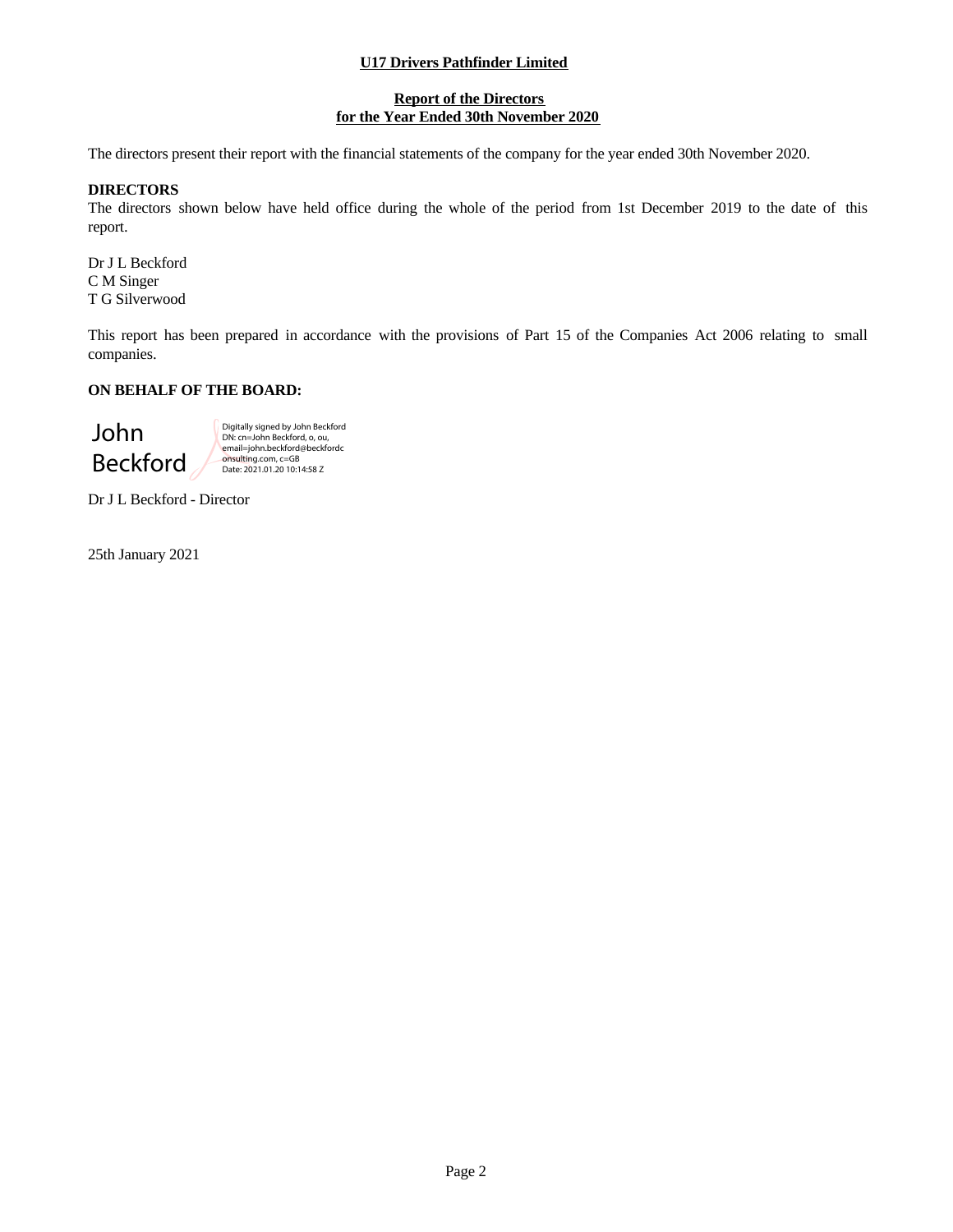# **Statement of Income and Retained Earnings for the Year Ended 30th November 2020**

|                                        | 30.11.20<br>£ | 30.11.19<br>£ |
|----------------------------------------|---------------|---------------|
| <b>TURNOVER</b>                        | 63,073        | 67,689        |
| Cost of sales                          | 39,318        | 49,722        |
| <b>GROSS PROFIT</b>                    | 23,755        | 17,967        |
| Administrative expenses                | 18,809        | 15,822        |
| <b>OPERATING PROFIT</b>                | 4,946         | 2,145         |
| Interest receivable and similar income | 20            | 14            |
| PROFIT BEFORE TAXATION                 | 4,966         | 2,159         |
| Tax on profit                          |               |               |
| PROFIT FOR THE FINANCIAL YEAR          | 4,966         | 2,159         |
| Retained earnings at beginning of year | (2,267)       | (4, 426)      |
| RETAINED EARNINGS AT END OF            |               |               |
| <b>YEAR</b>                            | 2,699         | (2,267)       |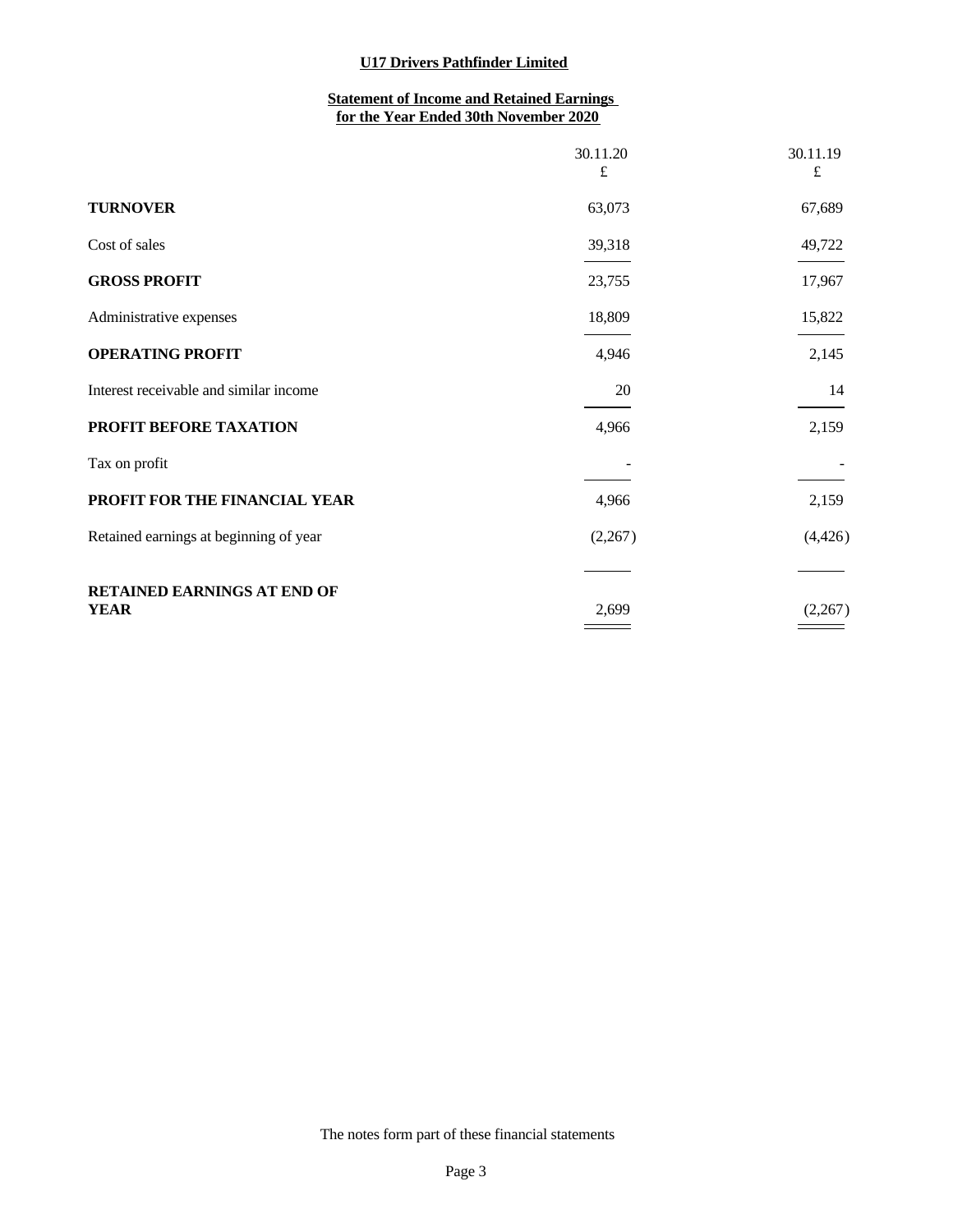### **U17 Drivers Pathfinder Limited (Registered number: 06281707)**

# **Balance Sheet 30th November 2020**

|                                     |              | 30.11.20 | 30.11.19 |
|-------------------------------------|--------------|----------|----------|
|                                     | <b>Notes</b> | £        | £        |
| <b>CURRENT ASSETS</b>               |              |          |          |
| Debtors                             | 5            |          | 900      |
| Cash at bank                        |              | 11,057   | 17,341   |
|                                     |              |          |          |
|                                     |              | 11,057   | 18,241   |
| <b>CREDITORS</b>                    |              |          |          |
| Amounts falling due within one year | 6            | 8,258    | 20,408   |
| NET CURRENT ASSETS/(LIABILITIES)    |              | 2,799    | (2,167)  |
|                                     |              |          |          |
| TOTAL ASSETS LESS CURRENT           |              |          |          |
| <b>LIABILITIES</b>                  |              | 2,799    | (2,167)  |
|                                     |              |          |          |
|                                     |              |          |          |
| <b>CAPITAL AND RESERVES</b>         |              |          |          |
| Called up share capital             |              | 100      | 100      |
| Retained earnings                   |              | 2,699    | (2,267)  |
| <b>SHAREHOLDERS' FUNDS</b>          |              |          |          |
|                                     |              | 2,799    | (2,167)  |

The company is entitled to exemption from audit under Section 477 of the Companies Act 2006 for the year ended 30th November 2020.

The members have not required the company to obtain an audit of its financial statements for the year ended 30th November 2020 in accordance with Section 476 of the Companies Act 2006.

The directors acknowledge their responsibilities for:

- (a) ensuring that the company keeps accounting records which comply with Sections 386 and 387 of the Companies Act 2006 and
- (b) preparing financial statements which give a true and fair view of the state of affairs of the company as at the end of each financial year and of its profit or loss for each financial year in accordance with the requirements of Sections 394 and 395 and which otherwise comply with the requirements of the Companies Act2006 relating to financial statements, so far as applicable to the company.

The financial statements have been prepared in accordance with the provisions applicable to companies subject to the small companies regime.

The financial statements were approved by the Board of Directors and authorised for issue on 25th January 2021 and were signed on its behalf by:

Dr J L Beckford - Director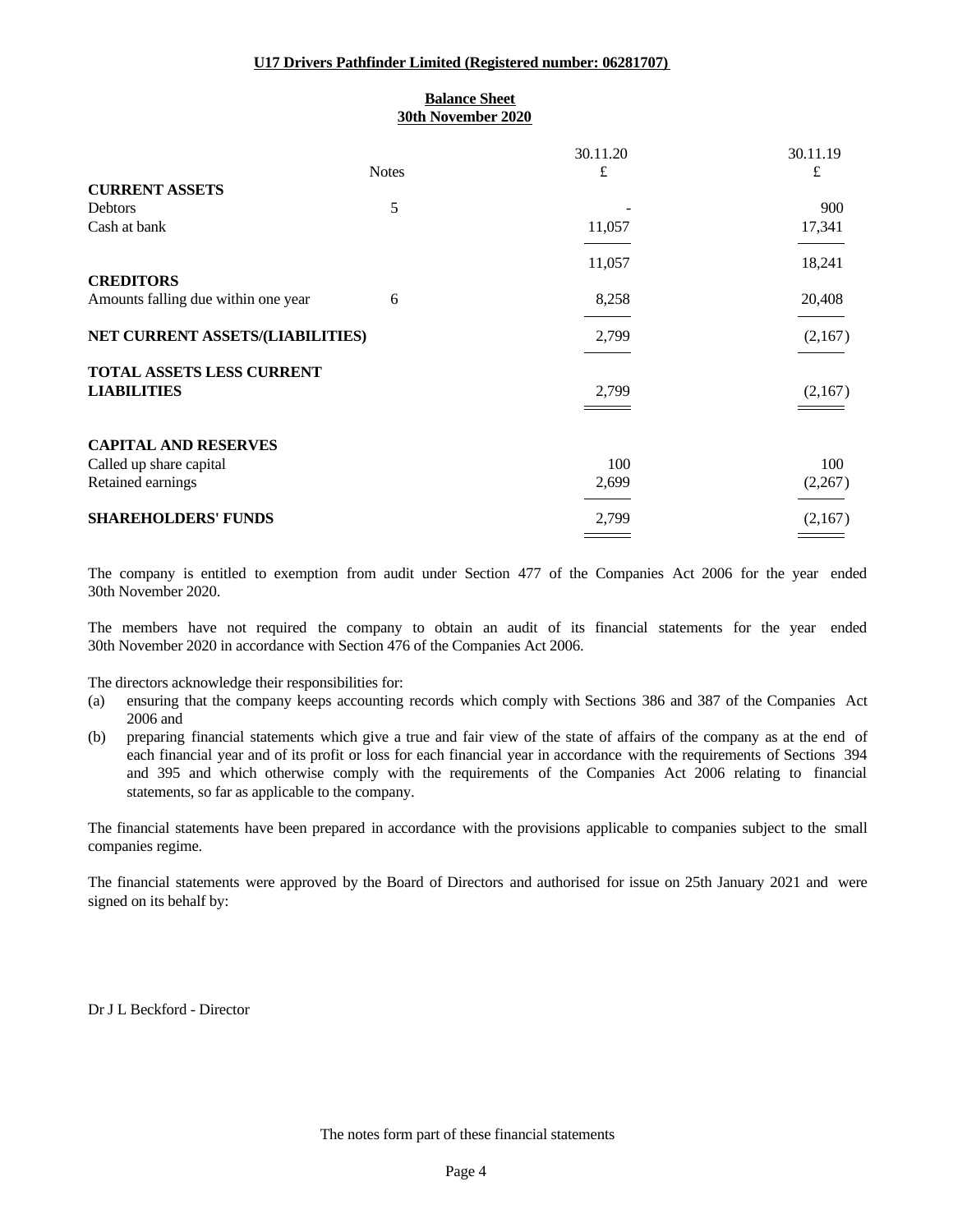### **Notes to the Financial Statements for the Year Ended 30th November 2020**

# 1. **STATUTORY INFORMATION**

U17 Drivers Pathfinder Limited is a private company, limited by shares, registered in England and Wales. The company's registered number and registered office address can be found on the Company Information page.

### 2. **ACCOUNTING POLICIES**

#### **Basis of preparing the financial statements**

These financial statements have been prepared in accordance with Financial Reporting Standard 102 "The Financial Reporting Standard applicable in the UK and Republic of Ireland" including the provisions of Section 1A "Small Entities" and the Companies Act 2006. The financial statements have been prepared under the historical cost convention.

#### **Turnover**

Turnover represents invoiced subscriptions and activity events.

#### **Taxation**

Taxation for the year comprises current and deferred tax. Tax is recognised in the Statement of Income and Retained Earnings, except to the extent that it relates to items recognised in other comprehensive income or directly in equity.

Current or deferred taxation assets and liabilities are not discounted.

Current tax is recognised at the amount of tax payable using the tax rates and laws that have been enacted or substantively enacted by the balance sheet date.

#### 3. **EMPLOYEES AND DIRECTORS**

The average number of employees during the year was NIL (2019 - NIL).

#### 4. **ULTIMATE PARENT COMPANY**

The Under 17 Car Club Charitable Trust (incorporated in England and Wales) is regarded by the directors as being the company's ultimate parent company.

The holding company has taken advantage of the exemption provided within the Companies Act 2011 not to prepare group accounts on the basis that it is a small group.

#### 5. **DEBTORS: AMOUNTS FALLING DUE WITHIN ONE YEAR**

|    |                                                       | 30.11.20 | 30.11.19      |  |
|----|-------------------------------------------------------|----------|---------------|--|
|    |                                                       |          | £             |  |
|    | Other debtors                                         |          | 900           |  |
|    |                                                       |          | $\sim$ $\sim$ |  |
|    |                                                       |          |               |  |
| 6. | <b>CREDITORS: AMOUNTS FALLING DUE WITHIN ONE YEAR</b> |          |               |  |
|    |                                                       | 30.11.20 | 30.11.19      |  |
|    |                                                       |          |               |  |
|    | Trade creditors                                       | 4,760    | 16,910        |  |
|    | Other creditors                                       | 3,498    | 3,498         |  |
|    |                                                       |          |               |  |
|    |                                                       | 8,258    | 20,408        |  |
|    |                                                       |          |               |  |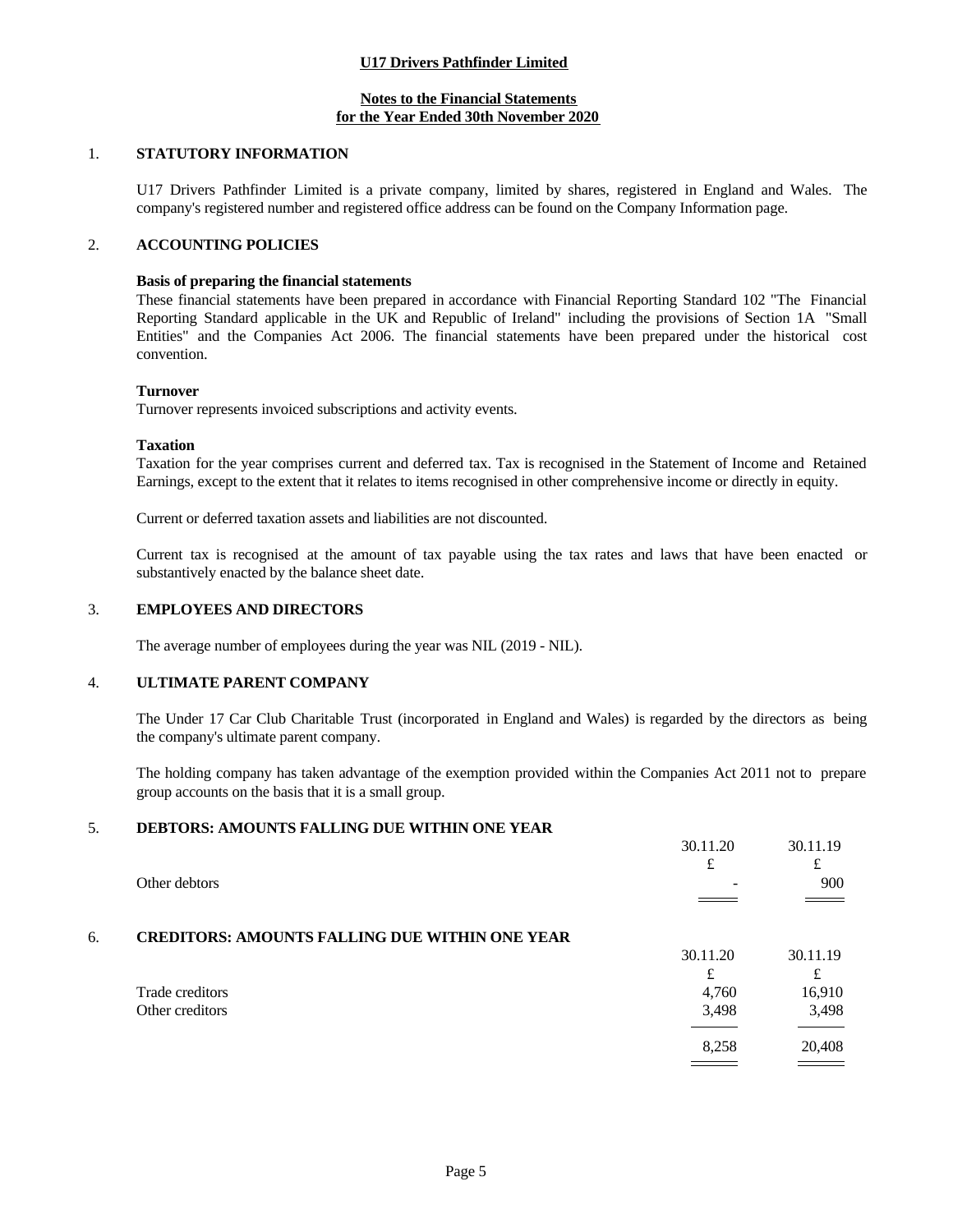### **Chartered Accountants' Report to the Board of Directors on the Unaudited Financial Statements of U17 Drivers Pathfinder Limited**

In order to assist you to fulfil your duties under the Companies Act 2006, we have prepared for your approval the financial statements of U17 Drivers Pathfinder Limited for the yearended 30th November 2020 which comprise the Statement of Income and Retained Earnings, Balance Sheet and the related notes from the company's accounting records and from information and explanations you have given us.

As a practising member firm of the Institute of Chartered Accountants in England and Wales (ICAEW), we are subject to its ethical and other professional requirements which are detailed within the ICAEW's regulations and guidance at http://www.icaew.com/en/membership/regulations-standards-and-guidance.

This report is made solely to the Board of Directors of U17 Drivers Pathfinder Limited, as a body, in accordance with our terms of engagement. Our work has been undertaken solely to prepare for your approval the financial statements of U17 Drivers Pathfinder Limited and state those matters that we have agreed to state to the Board of Directors of U17 Drivers Pathfinder Limited, as a body, in this report in accordance with ICAEW Technical Release 07/16AAF. To the fullest extent permitted by law, we do not accept or assume responsibility to anyone other than U17 Drivers Pathfinder Limited and its Board of Directors, as a body, for our work or for this report.

It is your duty to ensure that U17 Drivers Pathfinder Limited has kept adequate accounting records and to prepare statutory financial statements that give a true and fair view of the assets, liabilities, financial position and profit of U17 Drivers Pathfinder Limited. You consider that U17 Drivers Pathfinder Limited is exempt from the statutory audit requirement for the year.

We have not been instructed to carry out an audit or a review of the financial statements of U17 Drivers Pathfinder Limited. For this reason, we have not verified the accuracy or completeness of the accounting records or information and explanations you have given to us and we do not, therefore, express any opinion on the statutory financial statements.

Haines Watts Cliffe Hill House 22-26 Nottingham Road Stapleford Nottingham NG9 8AA

Date: .............................................